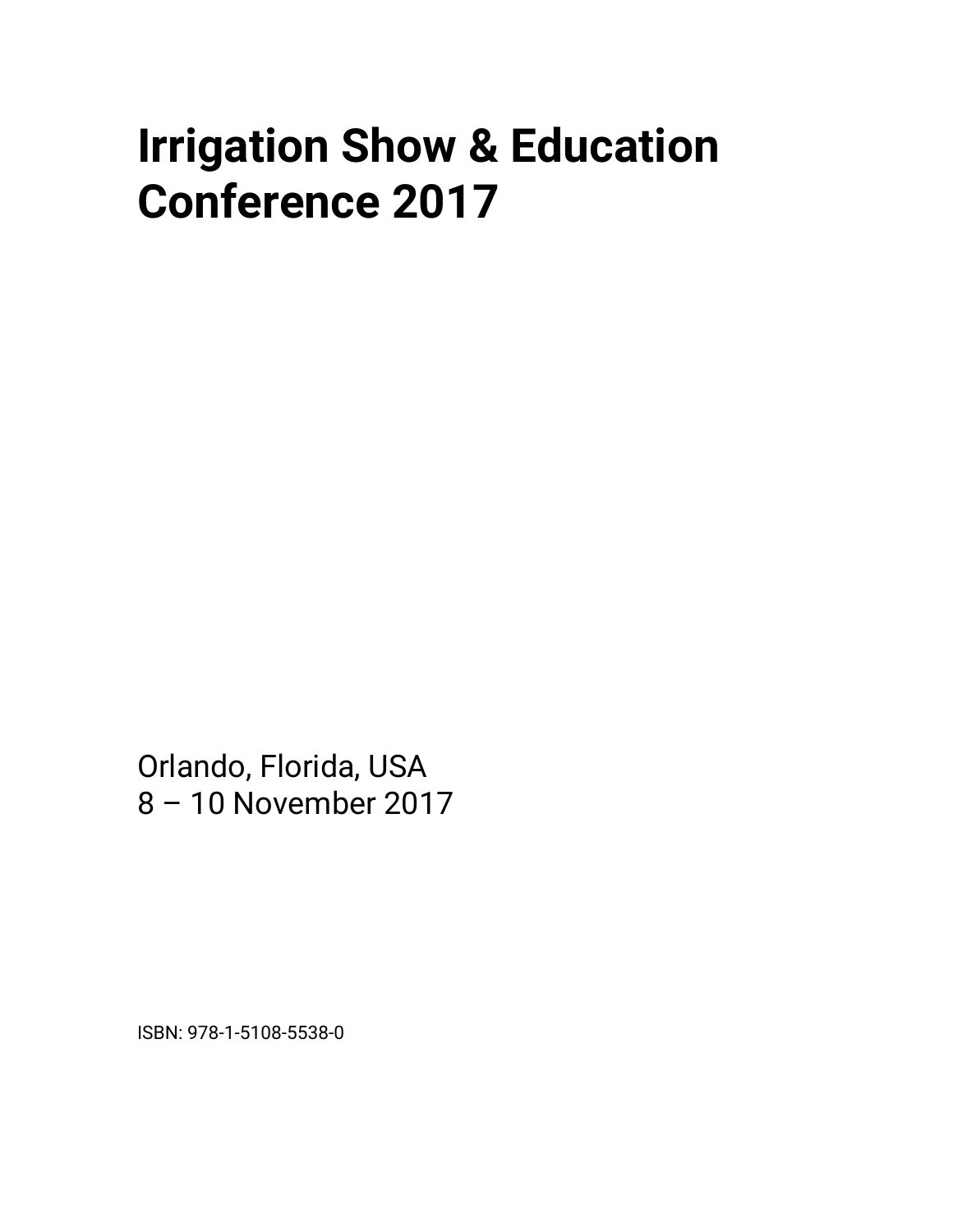**Printed from e-media with permission by:** 

Curran Associates, Inc. 57 Morehouse Lane Red Hook, NY 12571



**Some format issues inherent in the e-media version may also appear in this print version.** 

Copyright© (2017) by Irrigation Association (IA) All rights reserved.

Printed by Curran Associates, Inc. (2018)

For permission requests, please contact Irrigation Association (IA) at the address below.

Irrigation Association (IA) 8280 Willow Oaks Corporate Drive Suite 400 Fairfax, Virginia 22031 USA

Phone: 703.536.7080 Fax: 703.536.7019

info@irrigationshow.org

#### **Additional copies of this publication are available from:**

Curran Associates, Inc. 57 Morehouse Lane Red Hook, NY 12571 USA Phone: 845-758-0400 Fax: 845-758-2633 Email: curran@proceedings.com Web: www.proceedings.com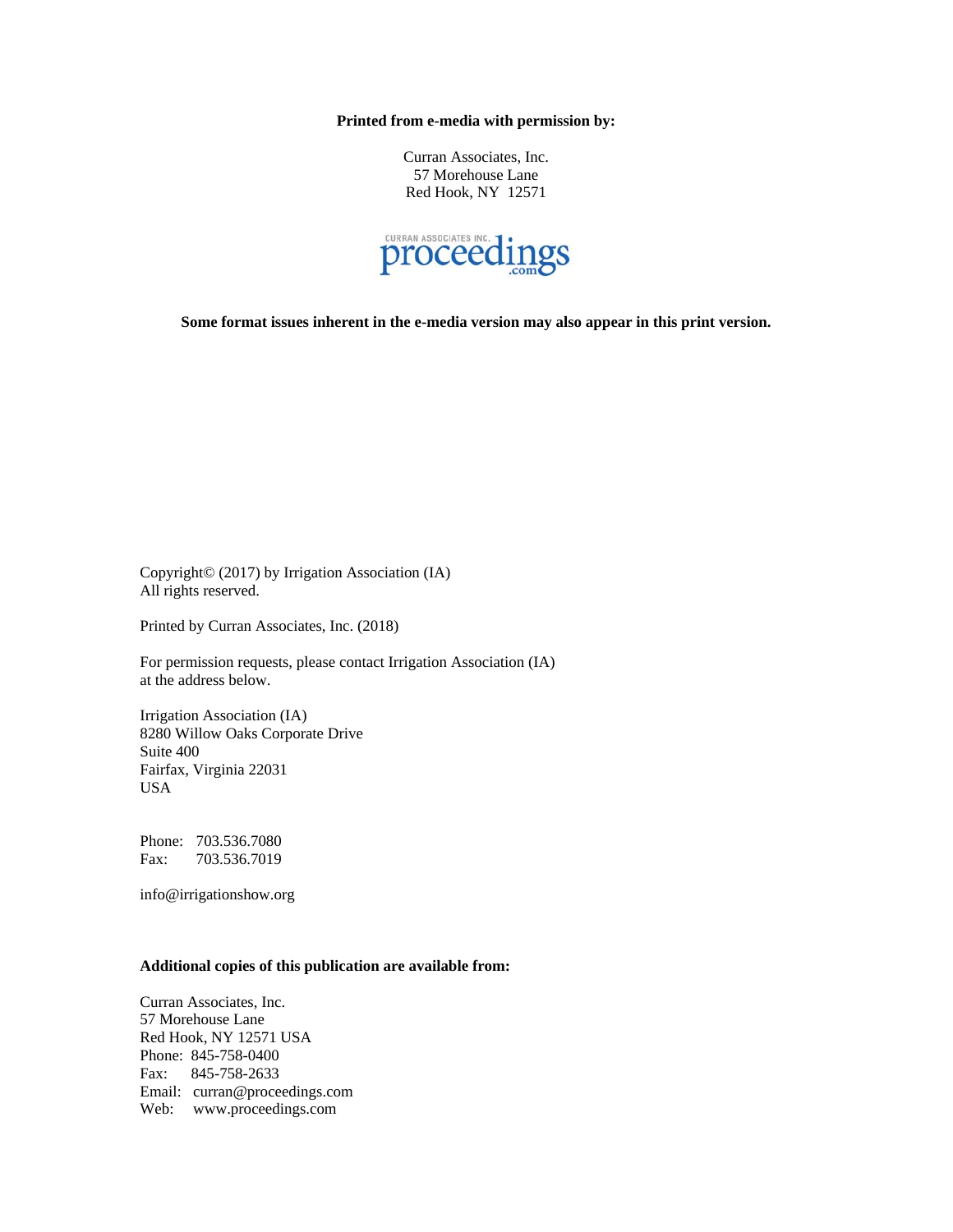## **Agriculture Track - Table of Contents**

**Ogallala Aquifer Program Center Pivot Irrigation Technology Transfer Effort** 1 Dr. Freddie R. Lamm PhD | Dr. Dana O. Porter **Discussion of Why VRI May Not Being Used to Its Full Potential 7** Jacob LaRue, PE **Evaluation of Variable Rate Irrigation in Humid Region 11** Ruixiu Sui **Site specific irrigation management of a center pivot irrigation system using a sensor based 17 decision support system** Manuel A. Andrade PhD I Susan A. O'Shaughnessy I Steven R. Evett **Remote Sensing for Variable Rate Irrigation Management 29** Kenneth Stone PhD I Philip Bauer **Precision Agriculture and Irrigation – Current U.S. perspectives 36** Steven R. Evett PhD I Susan A. O'Shaughnessy I Manuel A. Andrade **Dashboard for Irrigation Efficiency Management (DIEM) 52** James Bordovsky I Blake Stoker I Paul Bilnoski I Cesar Garcia I Dana Porter I Srinivasulu Ale I Keith Biggers I James Wall **Evaluating Water Use and Management of Center Pivot Drag**-**line Drip Irrigation Systems 63** Charles Swanson I Dr. Guy Fipps, PE I Dr. Charles Hillyer **Erraticity of Sprinkler-Irrigated Corn Under Drought 71** Freddie R. Lamm PhD I Terry A. Howell I James P. Bordovsky **Reducing Nitrous Oxide Emissions with Sub-surface drip Irrigation and Split Fertilizer 91 Applications** Dave Goorahoo, PhD I Navreet Mahal, MS I Florence Cassel Sharma, PhD I Touyee Thao, MS I Govind Seepersad, PhD **Triggering drip irrigation onset by soil water tension 84** Clinton C. Shock I Feng-Xin Wang I Alan D. Campbell I Hector Dominguez-Aguirre **Field Optimization of FlowControl Drip Tapes for Superior 100 Performance and Profitability** Inge Biscone, MBA, CID, CLIA I Sky Anderson, MBA I Jim Klauzer **Microirrigation equipment for okra cultivation in the U.S. Virgin Islands 110** Rhuanito Soranz Ferrarezi PhD I Thomas C. Geiger I Stuart Weiss I Jayar Greenidge I Shamali **Dennery Greenhouse cucumber production using sensor-based irrigation 124**

Rhuanito Soranz Ferrarezi PhD I Thomas C. Geiger

**My Irrigation System is Plugged: What Do I Do Now? 133** Jim Wynn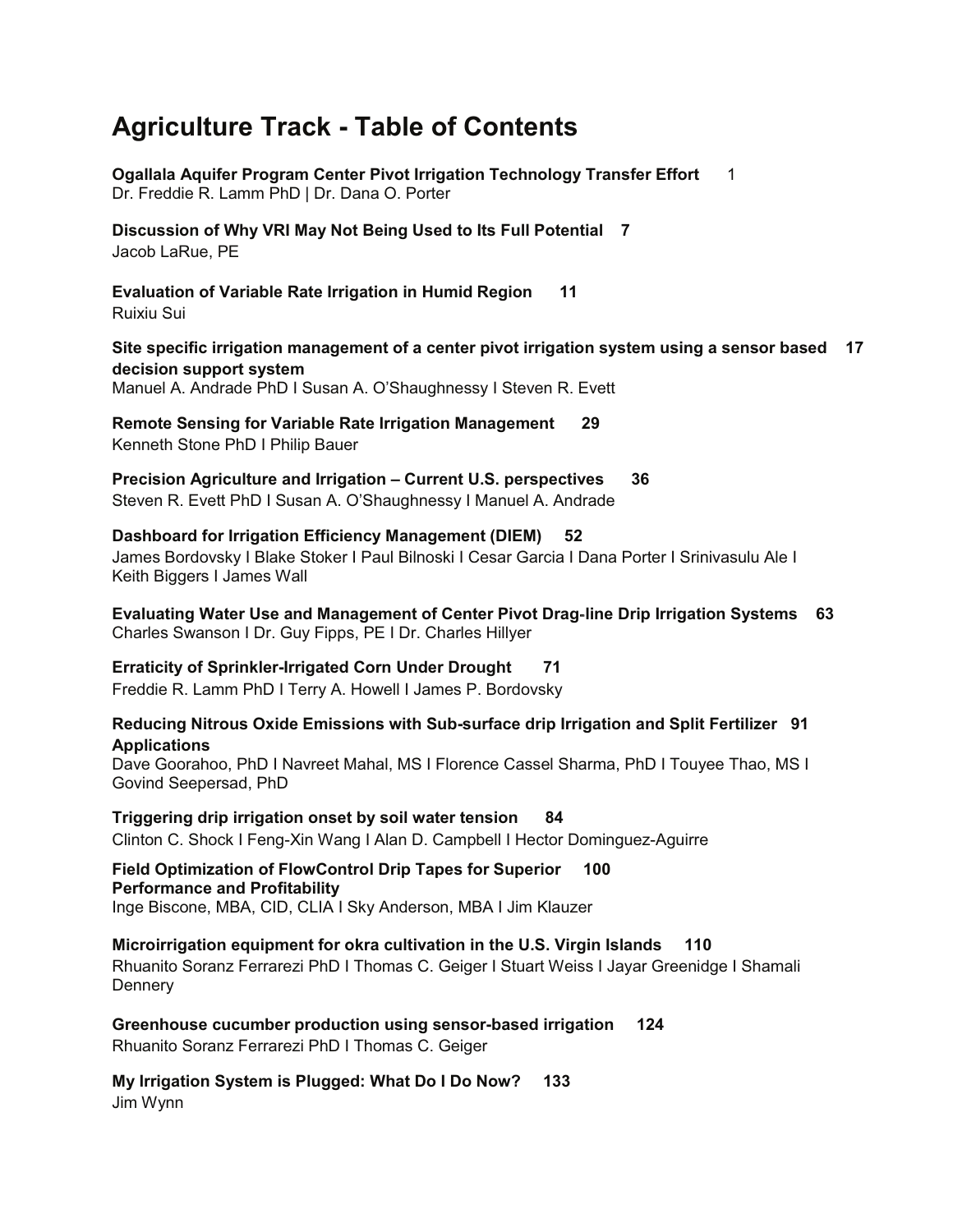#### **Evaluation of Polyethylene Subsurface Drip Irrigation Driplines after 26 Years of Service in a 141 Corn Field in Northwestern Kansas**

Adriana Velasquez I Mark Jablonka I Freddie Lamm I Eddy Garcia-Meitin

#### **Corn Irrigation and Fertilizer Use BMPs versus Conventional Growing Practices, a Two-Year 155 Overview**

Maria I. Zamora Re, PhD I Michael D. Dukes

#### **STAMP Decision Tool for Agronomic Crops in Louisiana 165**

Stacia L. Davis, PhD E.I.T. I Daniel Fromme, PhD

#### **Quantifying crop water requirements in the Mississippi Delta using an energy balance 170 approach**

Saseendran S. Anapalli, PhD I Daniel K. Fisher I Krishna N. Reddy I Sui Ruixui I Prasanna H. Gowda

**A crop growth-insect model used in field experimental design** *179*

Theodore W. Sammis, PhD I Ashley Bennett I David R Miller

**Optimizing Irrigation Scheduling with Limited Water Using the iCrop Decision Support Tool N/A** Isaya Kisekka, PhD

**Injectable co-polymers: A tool for soil moisture management 199**

Bardia Dehghanmanshadi I Glen R. Obear I Frank Sexton

#### **Strategies for Taro (***Colocasia esculenta***) Irrigation 204**

Gustavo H. S. Vieira, PhD I Guilherme Peterle I Jéssica B. Loss I Gabriel Peterle I Carlos Magno M. Poloni I João N. Colombo PhD I Paola Alfonsa V. Lo Monaco PhD

#### **Irrigation technology utilization: A case of central Uganda 214**

Teddy Kizza I Winfred Nakyagaba I Losira Nasirumbi I Nicolas Kigundu I Damalie B. Magala I Monica Muyinda I Teopista Namirimu I Dan Kirimani

#### **Application of the Precision Ag Irrigation Language (PAIL) 222**

Charles Hillyer, PhD I Diganta (Dig) Adhikari, PhD I Richard Andrus I Aaron Berger I Dan Berne I Kurtis Charling I R. Andres Ferreyra, PhD I Bart Nef I Joe Russo, PhD

**Insights into Irrigation from Internet of Things Perspective 238** Davit Hovhannisyan

**Open-source Hardware & Software for Irrigation 250** Daniel K. Fisher PhD

**Continuous Monitoring of Wine Grape Canopy Temperature for Irrigation Management 262** Bradley A. King, PhD I Krista C. Shellie

#### **Sustainability of Irrigation with EM Induction Technique 278**

Florence Cassel S. I Dave Goorahoo, PhD I Shankar Sharma

#### **Drivers and barriers to producers' voluntary adoption of irrigation practices that protect 283 water quality**

Kelly M. Foley I Clinton C. Shock I Mary V. Santelmann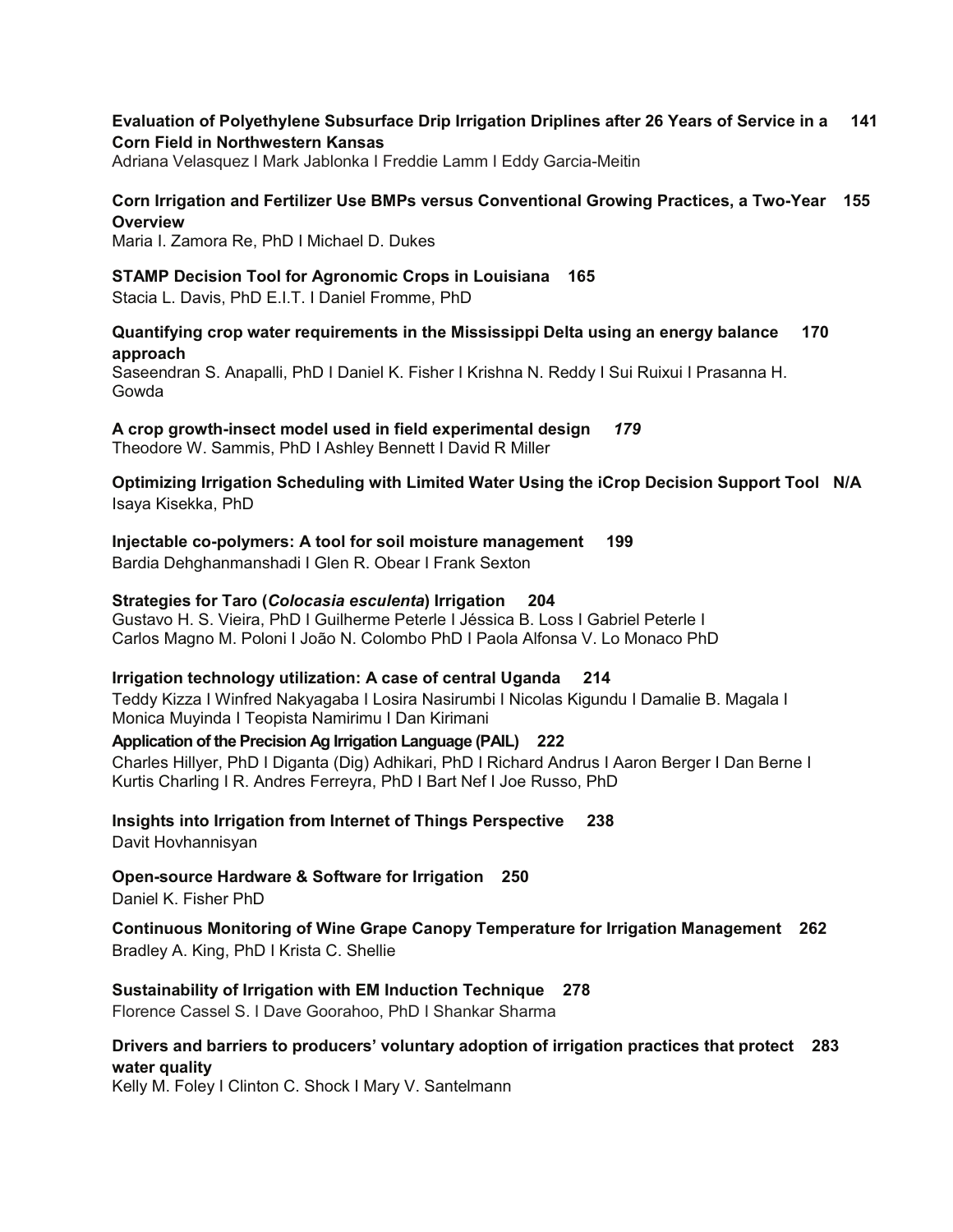### **Optimal Efficiency in Gravity Water Distribution Systems 289**

Jon Peggram I Damien Pearson